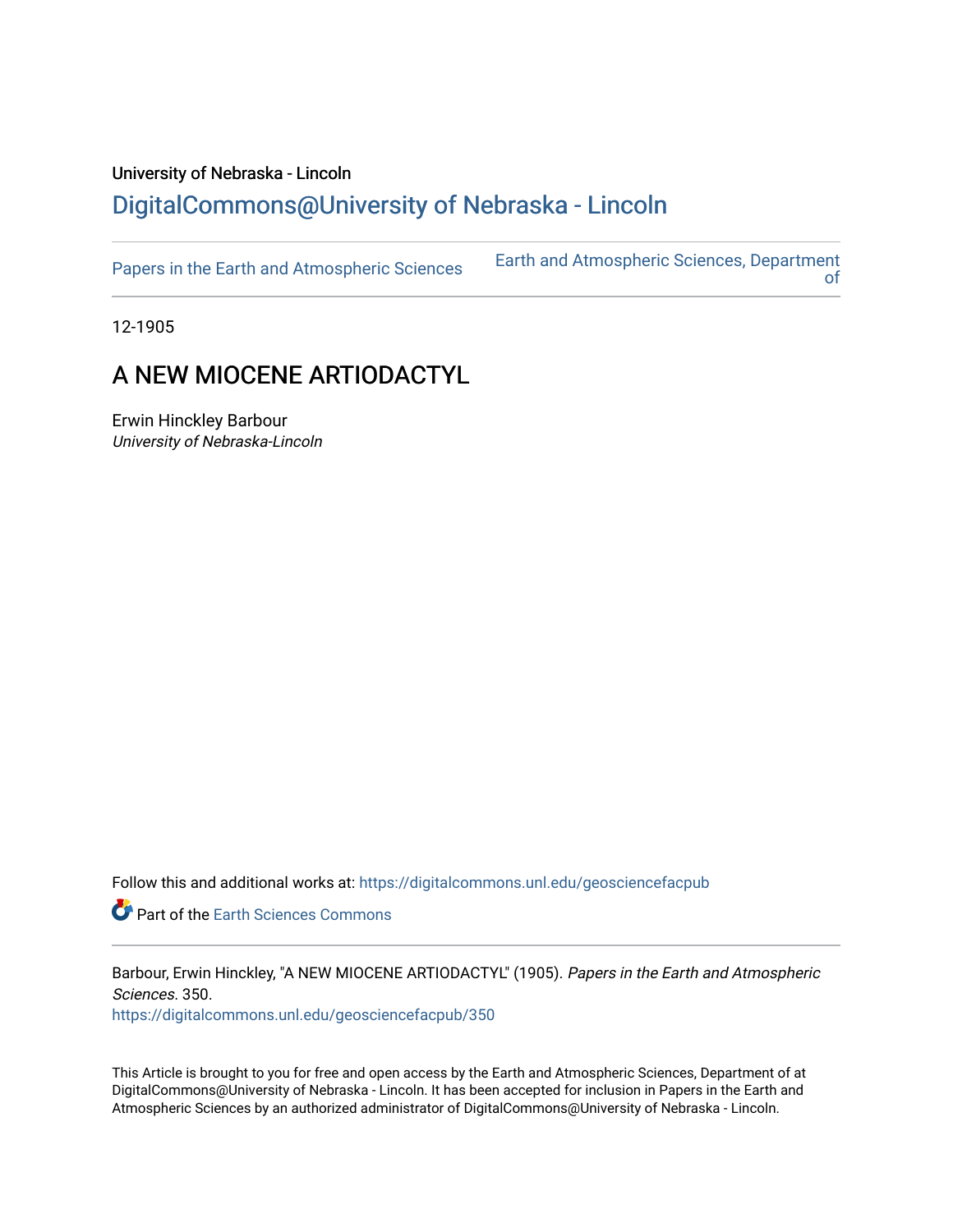**DECEMBER 15, 1905.] SCIENCE. 797** 

## **SPECIAL ARTICLES.**

## **A NEW MIOCENE ARTIODACTYL.**

**AMONG several discoveries made in the Dai**monelix beds (Loup Fork) of Sioux County, **Nebraska, the most striking one of the season seems to be that of a new four-horned ancestral antelope, Syndyoceras cooki, the skull of which is herein figured and briefly described. The discovery was made by Mr.** 



**Syndyoceras cooki, Barbour, 1905.** 

**Harold G. Cook, a former Lincoln student and a member of the Morrill geological expedition -of 1905.** 

**The specimen, which gives promise of being complete, was found on the west bank of the Niobrara River in the bluffs bordering the**  extensive ranch of Mr. James Cook, Agate,